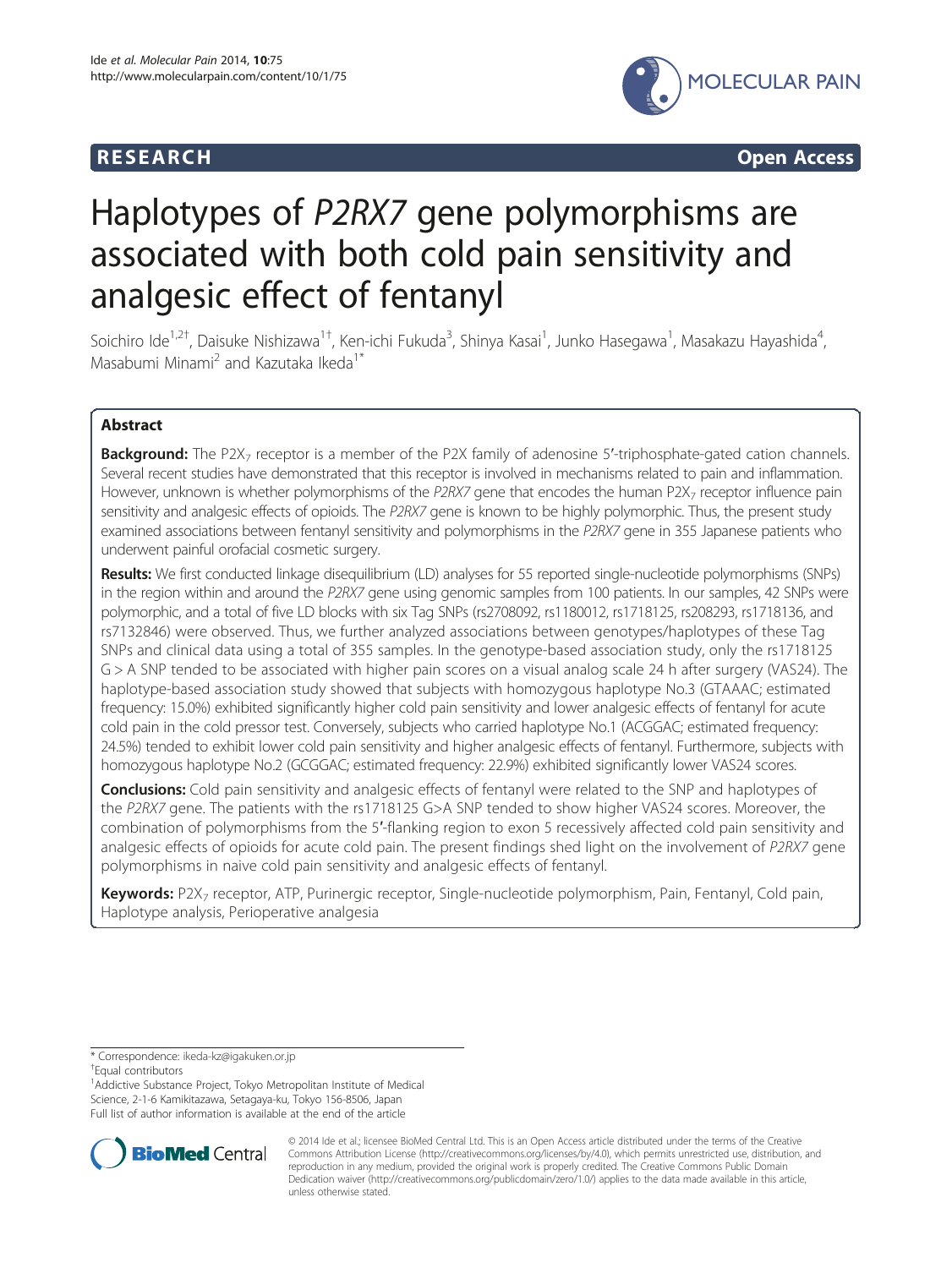### Introduction

Extracellular adenosine 5′-triphosphate (ATP) has been recognized as a neurotransmitter and/or neuromodulater in the nervous system that specifically acts on P2 purinergic receptors on the cell surface. P2 purinergic receptors are divided into two classes. P2X receptors are ATP-gated cation channels and subdivided into seven subtypes ( $P2X_{1-7}$ ). P2Y receptors are heptahelical G-protein-coupled receptors and subdivided into eight subtypes (P2Y<sub>1</sub>, P2Y<sub>2</sub>, P2Y<sub>4</sub>, P2Y<sub>6</sub>, P2Y<sub>11</sub>, P2Y<sub>12</sub>, P2Y<sub>13</sub>, and P2Y<sub>14</sub>). Both P2X and P2Y receptors are widely expressed in the sensory nerve system and exert various effects on neuronal and glial cells [\[1](#page-8-0)]. Recent studies revealed that ATP and its receptors are involved in peripheral and central nociceptive transmission, including mechanisms involved in neuropathic pain [[2,3\]](#page-8-0).

 $P2X<sub>7</sub>$  receptors exhibit unique pharmacological characteristics compared with other P2X receptor subtypes. A high concentration of ATP (i.e.,  $>100 \mu M$ ) is required for  $P2X_7$  receptor activation [[4\]](#page-8-0). In addition to acting as ATP-gated Ca<sup>2+</sup>-permeable cation channels,  $P2X<sub>7</sub>$  receptors induce the formation of large nonselective pores with a 900 Da cut-off [\[4,5](#page-8-0)]. Many studies have shown the involvement of  $P2X_7$  receptors in pain.  $P2X_7$  receptor knockout mice have been shown to exhibit a reduction of thermal and mechanical hypersensitivity in a partial sciatic nerve ligation model [\[6](#page-8-0)]. Recent developments in selective inhibitors of  $P2X<sub>7</sub>$  receptors also showed that  $P2X<sub>7</sub>$  receptor blockade reduced nociceptive behavior in several animal models of neuropathic and inflammatory pain [[7](#page-8-0)-[10](#page-9-0)]. Although these studies revealed an important role for  $P2X<sub>7</sub>$  receptors in neuropathic and inflammatory pain development in animal models, the involvement of  $P2X_7$  receptors in the modulation of naive pain sensitivity and efficacy of analgesics in humans is still unclear.

Opioid analgesics, such as fentanyl and morphine, are widely used for the treatment of moderate to severe pain. However, the analgesic efficacy of opioids is well known to vary widely among individuals [\[11\]](#page-9-0). Individual differences may be related to various genetic and nongenetic factors, including gender, age, ethnic origin, hepatic or renal function, and mental status [[12](#page-9-0)]. Several studies that used mice that lack the μ-opioid receptor (MOP) [[13](#page-9-0)-[15](#page-9-0)] have shown that analgesia produced by opioids crucially depends on the level of MOP expression. Furthermore, several single-nucleotide polymorphisms (SNPs) in the OPRM1 gene, which encodes the human MOP protein, have been reported to lead to differences in the analgesic efficacy of opioids [[16](#page-9-0)]. Several gene-association studies have also reported that the analgesic efficacy of opioids could be affected by other molecules [\[17-21\]](#page-9-0).

Many gene polymorphisms, most of which are SNPs, reportedly exist in the genes that encode P2X and P2Y receptors. The gene that encodes the human  $P2X_7$ receptor (P2RX7) is known to be highly polymorphic. Some SNPs in the P2RX7 gene have been shown to cause changes in receptor function [[22-24](#page-9-0)]. Only a few studies have tested associations with human pain sensitivity [\[24](#page-9-0)], and whether genetic polymorphisms in the P2RX7 gene exhibit associations with pain sensitivity or opioid analgesia is still unclear. In contrast to animal studies that use standardized pain tests, the analgesic effects of opioids in humans are usually evaluated in patients with actual pain, particularly cancer pain or acute postoperative pain [\[16](#page-9-0)]. Patients with acute postoperative pain following standardized surgical procedures may be more optimal subjects for investigating gene-opioid effect relationships [\[11,17](#page-9-0),[25\]](#page-9-0). Furthermore, because subjects prior to cosmetic orthognathic surgery have no spontaneous pain, the analgesic effects of opioids in humans can be evaluated under more optimal conditions. Therefore, the present study examined whether SNPs and haplotypes in the P2RX7 gene affect cold pain sensitivity and the analgesic effects of fentanyl, one of the most commonly used opioid analgesics, evaluated by a standardized pain test and fentanyl requirements in healthy Japanese subjects who underwent uniform surgical procedures.

#### Materials and methods

#### Ethics statement

The study protocol was approved by the Institutional Review Board, Tokyo Dental College, Chiba, Japan, and the Institutional Review Board, Tokyo Metropolitan Institute of Medical Science, Tokyo, Japan. Written informed consent was obtained from all of the patients and also from parents if required.

#### Patients

Enrolled in the study were 355 healthy patients (American Society of Anesthesiologists Physical Status I, age 15–52 years, 125 males and 230 females [the same patients who served as subjects in our previous report] [\[17](#page-9-0)]) who were scheduled to undergo cosmetic orthognathic surgery (mandibular sagittal split ramus osteotomy) for mandibular prognathism at Tokyo Dental College Suidoubashi Hospital. Patients with chronic pain, those taking pain medication, and those who had experienced Raynaud's phenomenon were excluded.

#### Preoperative cold pressor-induced pain test

The patients were premedicated with oral diazepam, 5 mg, and oral famotidine, 150 mg, 90 min before the induction of anesthesia. The patients had an intravenous (i.v.) line on the forearm on their nondominant side. The temperature in the operating room was maintained at 26°C. The cold pressor-induced pain test was then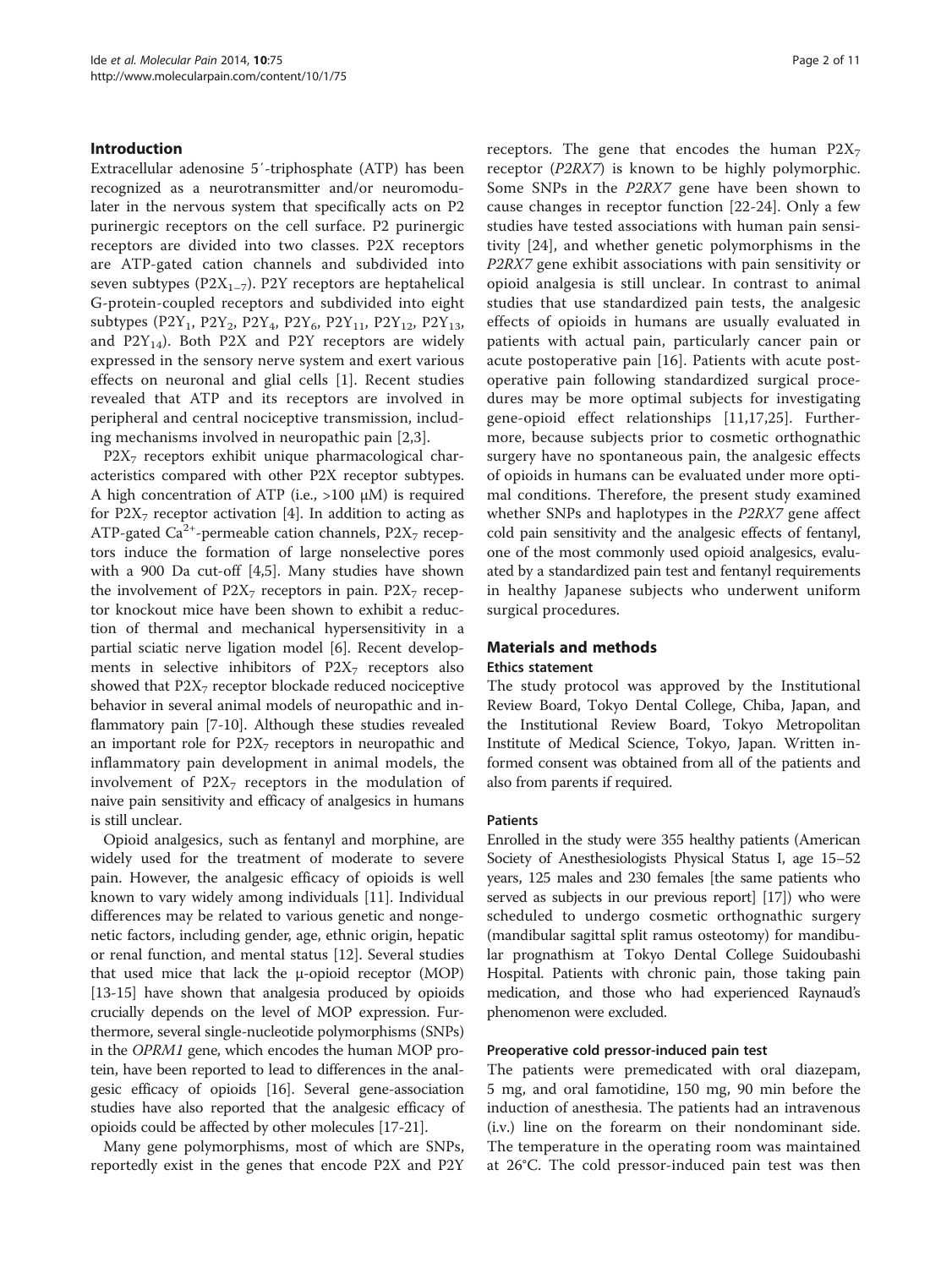performed before and 3 min after an i.v. bolus injection of fentanyl, 2 μg/kg, as previously described [[25,26](#page-9-0)]. Briefly, crushed ice cubes and cold water were blended 15 min before the test in a 1 L isolated tank, and the mixture was stirred immediately before each test to ensure uniform temperature distribution (0°C) within the tank. The dominant hand was immersed up to the wrist. Patients were instructed to keep the hand calm in the ice-cold water and withdraw it as soon as they perceived any pain. All of the patients were administered the test by the same investigator. The baseline latency to pain perception, defined as the time of immersion of the hand in the ice water, before an i.v. injection of fentanyl (PPLpre) was recorded. A cut-off point of 150 s was set to avoid tissue damage. The hand was warmed with a hair dryer as soon as it was withdrawn from the ice water until the sensation of cold was completely abolished. The patients then received i.v. fentanyl, 2 μg/kg. Three minutes after the injection, the pain perception latency of the dominant hand (PPLpost) was measured again. The analgesic effect of fentanyl in the preoperative cold pressor-induced pain test was evaluated simply as the difference between PPLpost and PPLpre (PPLpost - PPLpre).

Anesthesia, surgery, and postoperative pain management Anesthesia, surgery, and postoperative pain management were performed as previously described [[17](#page-9-0)]. Briefly, after the cold pressor-induced pain test ended, general anesthesia was induced with a target-controlled infusion (TCI) of propofol. After the induction of anesthesia, 10 ml of venous blood was sampled for the preparation of DNA specimens. Local anesthesia was performed on the right side of the surgical field with 8 ml of 2% lidocaine that contained epinephrine, 12.5 μg/ml, and right mandibular ramus osteotomy was performed. Local anesthesia was then performed on the left side, and left mandibular ramus osteotomy was performed. The bilateral mandibular bone segments were fixed in appropriate positions. Whenever systolic blood pressure or heart rate exceeded +20% of the preinduction value during surgery, i.v. fentanyl, 1 μg/kg, was administered. At the end of the surgery, rectal diclofenac sodium, 50 mg, and i.v. dexamethasone, 8 mg, were administered at the request of surgeons to prevent postoperative orofacial edema/ swelling. After emergence from anesthesia and tracheal extubation, i.v. patient-controlled analgesia (PCA) with a fentanyl-droperidol combination (2 mg fentanyl and 5 mg droperidol diluted in normal saline in a total volume of 50 ml) commenced using a CADD-Legacy PCA pump (Smiths Medical Japan, Tokyo, Japan). A bolus dose of fentanyl, 20 μg, on demand and a lockout time of 10 min were set. Patient-controlled analgesia continued for 24 h postoperatively. The intensity of

spontaneous pain was assessed 3 and 24 h postoperatively using a 100-mm visual analog scale (VAS), with 0 mm indicating no pain and 100 mm indicating the worst pain imaginable. Intraoperative fentanyl use and postoperative PCA fentanyl use during the first 24 h postoperative period were recorded. Doses of fentanyl administered intraoperatively and postoperatively were normalized to body weight. Additionally, perioperative fentanyl use was calculated as the sum of intraoperative fentanyl use and postoperative fentanyl use.

# Genotyping procedures and linkage disequilibrium analysis

Genomic DNA was extracted from whole-blood samples using standard procedures. The extracted DNA was dissolved in TE buffer (10 mM Tris–HCl, 1 mM ethylenediaminetetraacetic acid, pH 8.0). The DNA concentration was adjusted to 5–50 ng/μl for genotyping individual SNPs or 100 ng/μl for whole-genome genotyping using a Nano-Drop ND-1000 Spectrophotometer (NanoDrop Technologies, Wilmington, DE, USA).

For the analysis of SNPs within and around the P2RX7 gene region, genotype data from whole-genome genotyping were used. Briefly, whole-genome genotyping was performed using Infinium assay II and an iScan system (Illumina, San Diego, CA) according to the manufacturer's instructions. Five kinds of BeadChips were used to genotype 40, 67, 6, 119, and 123 samples, respectively: HumanHap 300 (total markers: 317,503), HumanHap300-Duo (total markers: 318,237), Human610-Quad v1 (total markers: 620,901), Human1M v1.0 (total markers: 1,072,820), and Human 1 M-Duo v3 (total markers: 1,199,187). Some Bead-Chips included a number of probes specific to copy number variation markers, but most were for SNP markers on the human autosome or sex chromosome. Approximately 300,000 SNP markers were commonly included in all of the BeadChips. After the whole-genome genotyping, the data for genotyped samples were analyzed using BeadStudio or GenomeStudio with the Genotyping module v3.3.7 (Illumina) to evaluate the quality of the results, and the genotype data for all of the SNPs with P2RX7 gene annotation were extracted. In the datacleaning process, markers that had "Cluster sep" values (i.e., an index of genotype cluster separation) <0.4 and were separated from any of the three genotype clusters were excluded from the subsequent association study.

Single-nucleotide polymorphisms for the association studies were selected based on recently advanced tagging strategies [\[27](#page-9-0)-[29\]](#page-9-0). To identify relationships between the SNPs used in the study, linkage disequilibrium (LD) analysis was performed in 55 SNPs that were in the approximately 108 kbp region that contained the P2RX7 gene among 1,072,820 markers in the Human 1 M v1.0 BeadChip for 100 samples using Haploview v.4.2 [\[30](#page-9-0)].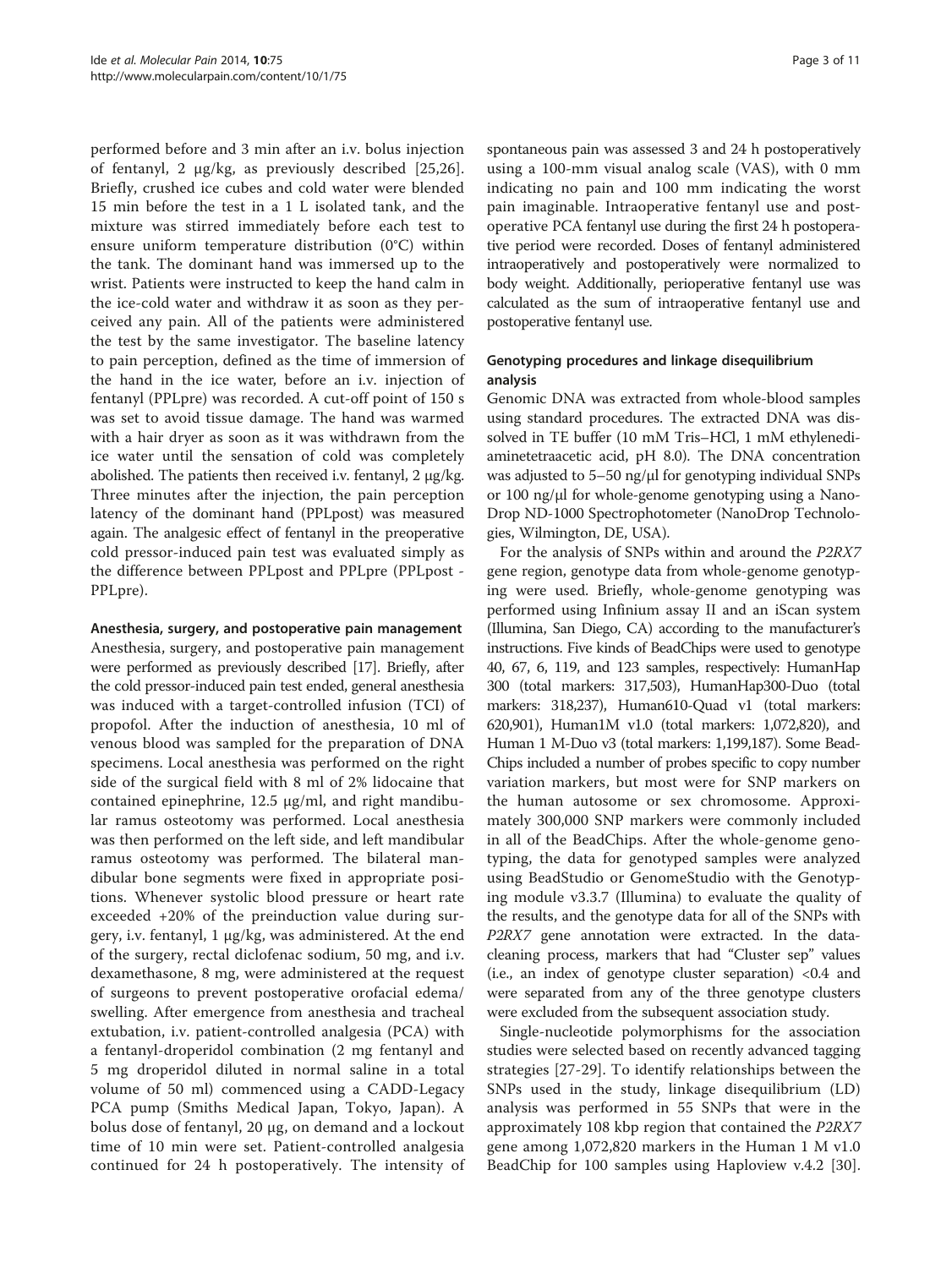For the estimation of LD strength between the SNPs, the commonly used  $D'$  and  $r^2$  values were pairwise calculated using the genotype dataset of each SNP. Linkage disequilibrium blocks were defined among the SNPs that showed "strong LD," based on the default algorithm of Gabriel et al. [\[31](#page-9-0)], in which the upper and lower 95% confidence limits on D' for strong LD were set at 0.98 and 0.7, respectively. Tag SNPs in the LD block were consequently determined using Tagger software with default settings, which is incorporated in Haploview and has been detailed in a previous report [\[29\]](#page-9-0).

# Statistical analysis

Parametric and nonparametric data are expressed as mean ± SD and median [interquartile range], respectively. The statistical analysis was performed using IBM SPSS statistics v.20.0.0 (IBM, Tokyo, Japan). In the present study, none of the clinically measured endpoints that were related to pain sensitivity (i.e., PPLpre) or fentanyl analgesia (i.e., analgesia measured with the preoperative cold pressor test, perioperative fentanyl use, and VAS scores at 3 and 24 h postoperatively) were normally distributed. Therefore, nonparametric analyses, including the Mann– Whitney U-test or Kruskal-Wallis test (with Steel-Dwass multiple comparison tests), were used to detect possible associations between any of the clinical or genomic parameters (e.g., sex and genotypes of the Tag SNP) and clinical endpoints related to pain sensitivity or the analgesic effects of fentanyl. The sample size of the present nonparametric data was higher than the estimated size that possesses statistical power (1 minus type II error probability) of 99% for the Cohen's conventional "medium" effect size of 0.25, when power analysis was performed for analysis of variance with three genotype groups using G\*Power v.3.1.3 [\[32](#page-9-0)]. Haplotype analyses were performed using HPlus v.3.2 software with default settings (Fred Hutchinson Cancer Research Center, Seattle, WA, USA) that employs expectation-maximization with a modified progressive ligation computational algorithm to infer haplotypes [\[33](#page-9-0)].

# Results

To identify the LD blocks in the approximately 108 kbp region that contains the P2RX7 gene, 55 SNPs among 1,072,820 markers that were included in the wholegenome genotyping (Human 1 M v1.0 BeadChip) were tested using genomic samples of 100 patients who were randomly selected from all 355 Japanese patients. In these Japanese samples, 42 SNPs were found to be polymorphic. A total of five LD blocks (LD1-5) were observed within and around the P2RX7 gene region (the exon, intron, and approximately 45 kbp 5′-flanking region and 10 kbp 3′-flanking region of the P2RX7 gene [approximately 53 kbp]), and six representative

Tag SNPs (rs2708092, rs1180012, rs1718125, rs208293, rs1718136, and rs7132846) were selected in this region (Table [1](#page-4-0), Additional file [1](#page-8-0)). Thus, we further examined associations between clinical endpoints and these six representative Tag SNPs using genomic samples from all 355 Japanese patients.

Of the 355 Japanese patients who enrolled in the study, 353 completed the study. The distributions of six representative Tag SNP genotypes are shown in Table [2](#page-5-0). No observed genotype frequencies were significantly different from Hardy-Weinberg equilibrium.

The Mann–Whitney U-test revealed that the VAS score at 24 h was significantly lower ( $p = 0.019$ ; Table [3](#page-6-0)) in subjects who did not carry the minor A allele of the rs1718125 SNP than subjects who carried this allele, whereas the rs1718125 SNP had no significant association with PPLpre, PPLpost-PPLpre, 24-h postoperative fentanyl use, perioperative fentanyl use, total perioperative analgesic use, and the VAS score at 3 h. The unpaired t-test, Fisher's exact test, and Mann–Whitney U-test revealed no significant differences in age, sex, duration of surgery, and duration of anesthesia between subjects who carried the minor A allele and subjects who did not carry this allele  $(p = 0.079)$  [age: Table [3\]](#page-6-0),  $p = 0.740$  [sex: Table 3],  $p = 0.430$  [duration of surgery: AA + AG, 106 min (93, 128); GG, 105 min (92, 122)], and  $p = 0.384$  [duration of anesthesia: AA + AG, 173 min (160, 195); GG, 173 min (157, 193)], respectively). Therefore, we did not conduct additional multivariate covariate analyses. The other five SNPs did not show any associations with any of the clinical endpoints (Table [3\)](#page-6-0). When multiple-testing corrections (i.e., the standard Bonferroni correction for the number of SNPs) were applied, no significant association was found between the genotype of the rs1718125 SNP and VAS score at 24 h.

We further analyzed the haplotype-based associations of the six P2RX7 gene Tag SNPs with clinical endpoints. Of the 26 estimated haplotypes, 10 haplotypes (estimated frequency >1%) are listed in Table [4](#page-6-0). Haplotype No.1 (ACGGAC) was significantly associated with both higher PPLpre score and higher PPLpost-PPLpre score in the linear regression analysis that used the recessive model (Table [5](#page-7-0)) and log-additive model (PPLpre: coefficient = 4.532 [confidence interval (CI): 0.048, 9.017], z-score = 1.981,  $p$  =0.048; PPLpost-PPLpre: coefficient = 8.735 [CI: 1.829, 15.640], z-score = 2.479,  $p = 0.013$ ) and associated with higher PPLpost-PPLpre score using the dominant model (coefficient =8.802 [CI: 0.601, 17.004], z-score = 2.104,  $p = 0.035$ , although the adjusted  $p$  values of these associations with haplotype No.1 after multiple-testing corrections (i.e., the standard Bonferroni correction for the number of clinical endpoints) were not significant. The linear regression analyses that used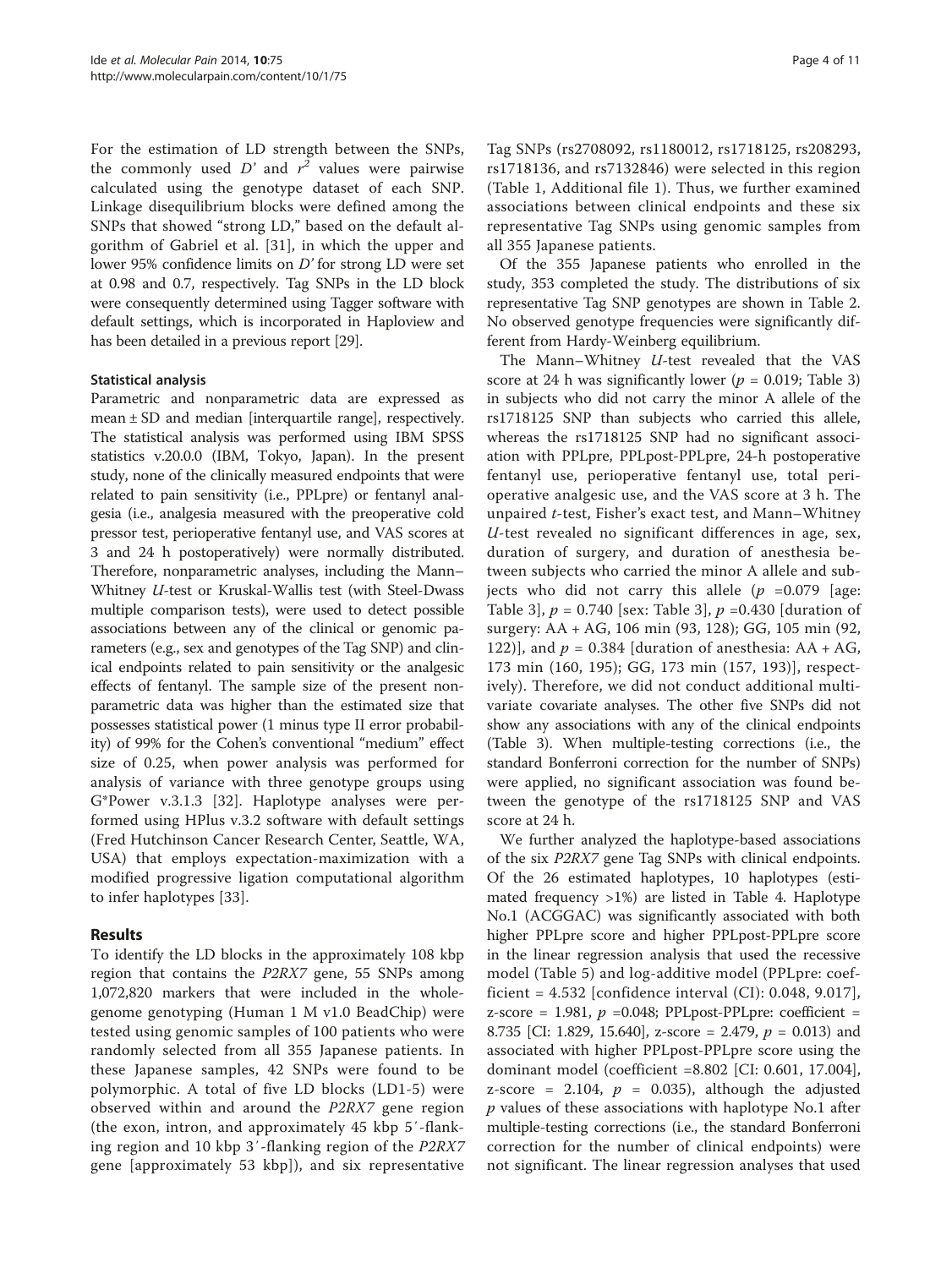| rs number of SNPs | Position      |                | Major allele | Minor allele | Frequency | LD block       |
|-------------------|---------------|----------------|--------------|--------------|-----------|----------------|
| rs12819523        | Flanking_5UTR | $-45261$       | G            | Α            | 7.5%      |                |
| rs12819930        | Flanking_5UTR | $-45087$       | G            | Α            | 10.7%     | 1              |
| rs10492051        | Flanking_5UTR | $-45012$       | G            |              | 0.0%      |                |
| *rs2708092        | Flanking_5UTR | $-44792$       | Α            | G            | 49.0%     |                |
| *rs1180012        | Flanking_5UTR | $-40230$       | C            | Τ            | 38.8%     |                |
| rs2516210         | Flanking_5UTR | $-35256$       | Τ            | C            | 15.9%     |                |
| rs1796421         | Flanking_5UTR | $-30332$       | Т            | C            | 15.9%     |                |
| rs1796412         | Flanking_5UTR | $-28966$       | Τ            | C            | 18.2%     |                |
| rs7298521         | Flanking_5UTR | $-28847$       | C            | Τ            | 22.9%     |                |
| rs1794899         | Flanking_5UTR | $-27705$       | G            | Α            | 18.0%     | 1              |
| rs1796415         | Flanking_5UTR | $-27667$       | Τ            |              | 0.0%      |                |
| rs3892756         | Flanking_5UTR | $-16010$       | Τ            |              | 0.0%      |                |
| rs10849846        | Flanking_5UTR | $-12255$       | т            | C            | 21.8%     |                |
| rs208277          | Flanking_5UTR | $-10097$       | Α            | G            | 41.1%     |                |
| rs12314721        | Flanking_5UTR | $-4921$        | C            | Τ            | 14.9%     | 1              |
| rs9805004         | Flanking_5UTR | $-4808$        | C            | Τ            | 18.2%     |                |
| rs670541          | Flanking_5UTR | $-1044$        | C            | Τ            | 8.9%      |                |
| rs591874          | Intron1       | $IVS1 + 567$   | Α            | C            | 40.9%     | 1              |
| rs7959194         | Intron1       | $IVS1 + 5089$  | G            |              | 0.0%      |                |
| rs11065450        | Intron1       | $IVS1 + 8759$  | C            | Α            | 28.7%     |                |
| rs568531          | Intron1       | $IVS1 + 8775$  | C            | Τ            | 7.5%      | 2              |
| rs607094          | Intron1       | $IVS1 + 9566$  | Τ            | C            | 6.4%      | $\overline{2}$ |
| rs208286          | Intron1       | IVS1-5688      | G            |              | 0.0%      |                |
| rs17525809        | Exon2         | T227C[V76A]    | Τ            | C            | 8.9%      |                |
| $*$ rs1718125     | Intron2       | $IVS2 + 263$   | G            | Α            | 28.3%     | 3              |
| rs10849851        | Intron3       | IVS3-2061      | Α            | G            | 21.0%     | 3              |
| rs1653583         | Intron3       | IVS3-53        | C            | Τ            | 7.2%      | 3              |
| *rs208293         | Intron4       | IVS4-47        | G            | Α            | 41.1%     | 3              |
| rs208294          | Exon5         | T463C[Y155H]   | Τ            | C            | 43.5%     | 3              |
| rs1186055         | Intron5       | $IVS5 + 206$   | G            | Τ            | 39.5%     |                |
| rs208296          | Intron5       | $IVS5 + 630$   | C            | Τ            | 36.1%     |                |
| rs11065464        | Intron5       | IVS5-1025      | C            | Α            | 24.3%     |                |
| rs208298          | Intron5       | IVS5-922       | G            | Α            | 16.6%     | 4              |
| rs654856          | Intron5       | <b>IVS5-38</b> | C            | Α            | 13.4%     | 4              |
| rs2857589         | Intron7       | $IVS7 + 486$   | C            | Α            | 5.1%      | 4              |
| rs503720          | Intron7       | IVS7-217       | G            | Α            | 16.1%     | 4              |
| rs16950860        | Exon8         | C808T[R270C]   | C            |              | 0.0%      |                |
| rs7958311         | Exon8         | G809A[R270H]   | G            | Α            | 35.6%     |                |
| rs7958316         | Exon8         | G827A[R276H]   | G            |              | 0.0%      |                |
| $*$ rs1718136     | Intron8       | IVS8-3583      | Α            | G            | 15.0%     | 5              |
| rs7137542         | Intron8       | IVS8-545       | G            |              | 0.0%      |                |
| *rs7132846        | Intron9       | IVS9-16        | C            | Τ            | 12.9%     | 5              |
| rs1718119         | Exon11        | G1040A[A348T]  | G            | Α            | 17.5%     | 5              |
|                   |               |                |              |              |           |                |

# <span id="page-4-0"></span>Table 1 Allelic frequencies of SNPs in five LD blocks around the P2RX7 gene of Japanese subjects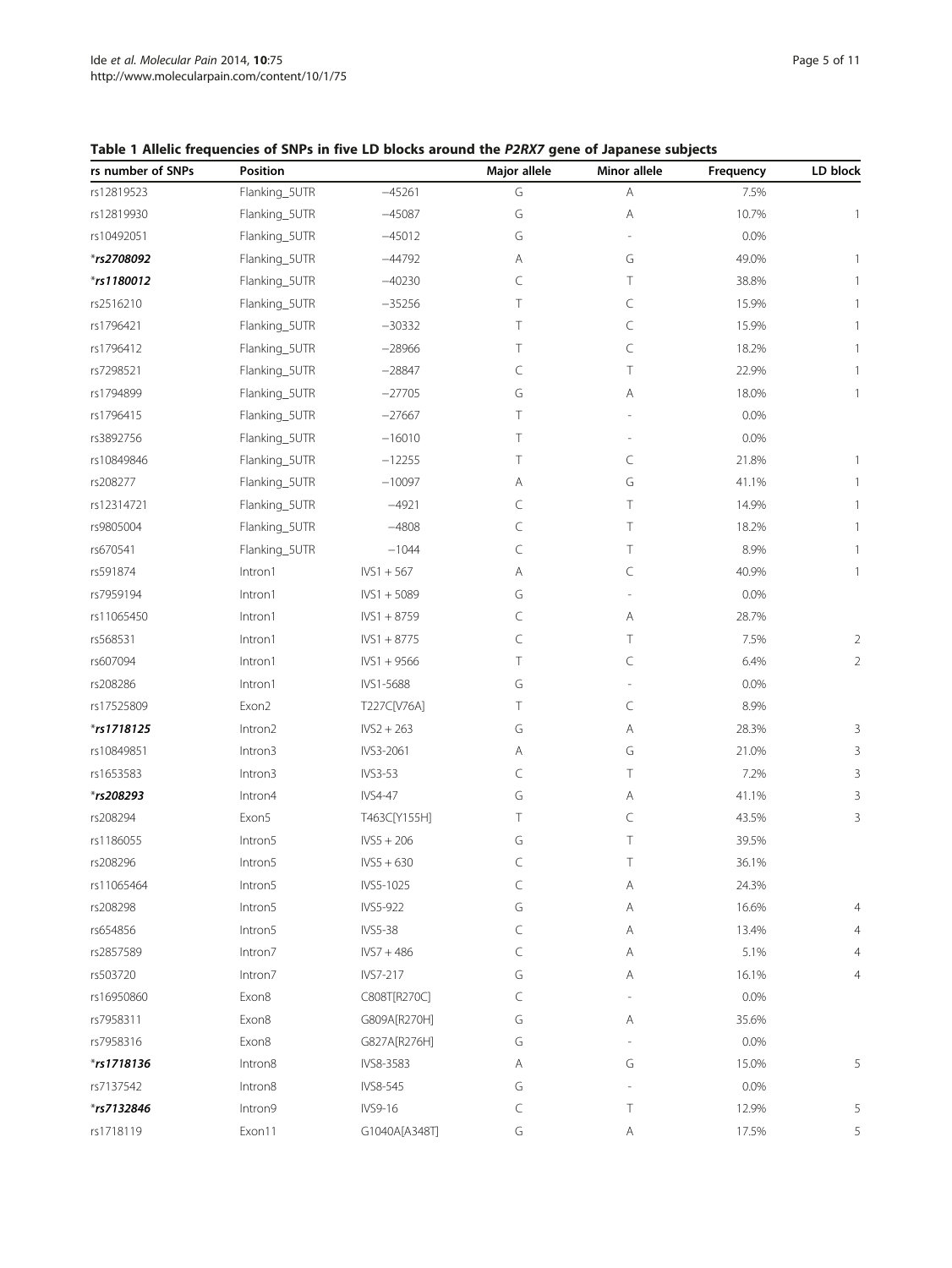| rs1653598  | Intron11      | $IVS11 + 34$  | Α | G | 14.9%   | 5 |
|------------|---------------|---------------|---|---|---------|---|
| rs2567998  | Intron11      | IVS11-16      | Α |   | $0.0\%$ |   |
| rs10160951 | Exon12        | C1289G[P430R] | C |   | $0.0\%$ |   |
| rs12829218 | Intron12      | $IVS12 + 133$ | A |   | $0.0\%$ |   |
| rs891781   | Intron12      | $IVS12 + 180$ |   |   | 17.5%   | 5 |
| rs7312642  | Intron12      | IVS12-1921    | G |   | 12.1%   |   |
| rs12815078 | Intron12      | IVS12-101     | Α | G | 6.1%    |   |
| rs2230912  | Exon13        | A1379G[Q460R] | Α |   | $0.0\%$ |   |
| rs3751144  | Exon13        | C1422T        | C |   | 12.9%   |   |
| rs3751143  | Exon13        | A1487C[E496A] | A |   | 32.0%   |   |
| rs1718161  | Flanking_3UTR | $+3582$       | Α | G | 6.5%    |   |
| rs2686365  | Flanking_3UTR | $+9907$       |   |   | $0.0\%$ |   |

<span id="page-5-0"></span>Table 1 Allelic frequencies of SNPs in five LD blocks around the P2RX7 gene of Japanese subjects (Continued)

\*Tag SNPs in the LD blocks (selected using Tagger software with default settings;  $r^2 > 0.8$ ).

the recessive model revealed that haplotype No.3 (GTAAAC) was significantly associated with both lower PPLpre score and lower PPLpost-PPLpre score, even after multiple-testing corrections (Table [5\)](#page-7-0). These significant associations were not evident when analyzed using either a dominant or log-additive model. Furthermore, linear regression analyses that used the recessive model also revealed that haplotype No.2 (GCGGAC) was significantly associated with lower VAS scores at 24 h, even after multiple-testing corrections (Table [5](#page-7-0)). This significant association was also not evident when analyzed using either the dominant or log-additive model.

#### **Discussion**

We studied patients who underwent mandibular sagittal split ramus osteotomy. Subjects who undergo this cosmetic surgery are usually young and healthy. The operation causes considerable perioperative pain that arises from the dissected mandibular bone, and the surgical technique is highly standardized at our institute. We conducted a standardized pain test before the induction of general anesthesia in opioid-naive subjects without pain. Using these ideal subjects and methods, we found that PPLpre and the analgesic effects of fentanyl (PPLpost-PPLpre) evaluated in the cold pressor test were significantly lower in subjects who carried homozygous

haplotype No.3 (GTAAAC) in the P2RX7 gene compared with the other subjects. Subjects who carried haplotype No.1 (ACGGAC), which has a different allele in the Tag SNP on the LD1-3 regions from haplotype No.3, tended to have higher PPLpre scores and higher analgesic effects of fentanyl. These results suggest that the combination of polymorphisms from the 5′-flanking region to exon 5 (from LD1 to LD3 regions) in the P2RX7 gene could recessively affect cold pain sensitivity and the analgesic effects of opioids for acute cold pain. Furthermore, VAS scores at 24 h tended to be lower in subjects who carried homozygously the major G allele of the rs1718125 SNP (3rd Tag SNP) than subjects who carried the minor A allele. We also found that VAS scores at 24 h were significantly lower in subjects who carried homozygous haplotype No.2 (GCGGAC) in the P2RX7 gene compared with the other subjects. Thus, haplotype No.2 could recessively affect the postoperative analgesic effects of opioids. Although we analyzed five types of BeadChips that were merged together in the present study because the sample sizes were small for each of the five datasets and they all presumably had Japanese ancestry, performing a meta-analysis is usually better than merging. Thus, further studies that have a greater number of samples might be required to reveal the influences of these haplotypic effects in the P2RX7 gene. Twenty-four hour postoperative fentanyl use,

Table 2 Distribution of six Tag SNP genotypes examined in the P2RX7 gene

| rs2708092 | AA: | 99  | $(28.0\%)$ | AG: | 177 | $(50.0\%)$ | GG: | 79 | $(22.0\%)$ |
|-----------|-----|-----|------------|-----|-----|------------|-----|----|------------|
| rs1180012 | CC: | 128 | $(36.1\%)$ | CI: | 169 | $(47.6\%)$ | TT: | 58 | $(16.3\%)$ |
| rs1718125 | GG: | 180 | (50.7%)    | GA: | 149 | $(42.0\%)$ | AA: | 26 | (7.3%)     |
| rs208293  | GG: | 111 | (31.3%)    | GA: | 177 | $(49.9\%)$ | AA: | 67 | $(18.9\%)$ |
| rs1718136 | AA: | 247 | $(69.6\%)$ | AG: | 97  | (27.3%)    | GG: |    | $(3.1\%)$  |
| rs7132846 | CC: | 274 | (77.2%)    | CT: | 75  | $(21.1\%)$ | TT: | 6  | (1.7%)     |

The data are expressed as number (%) of subjects.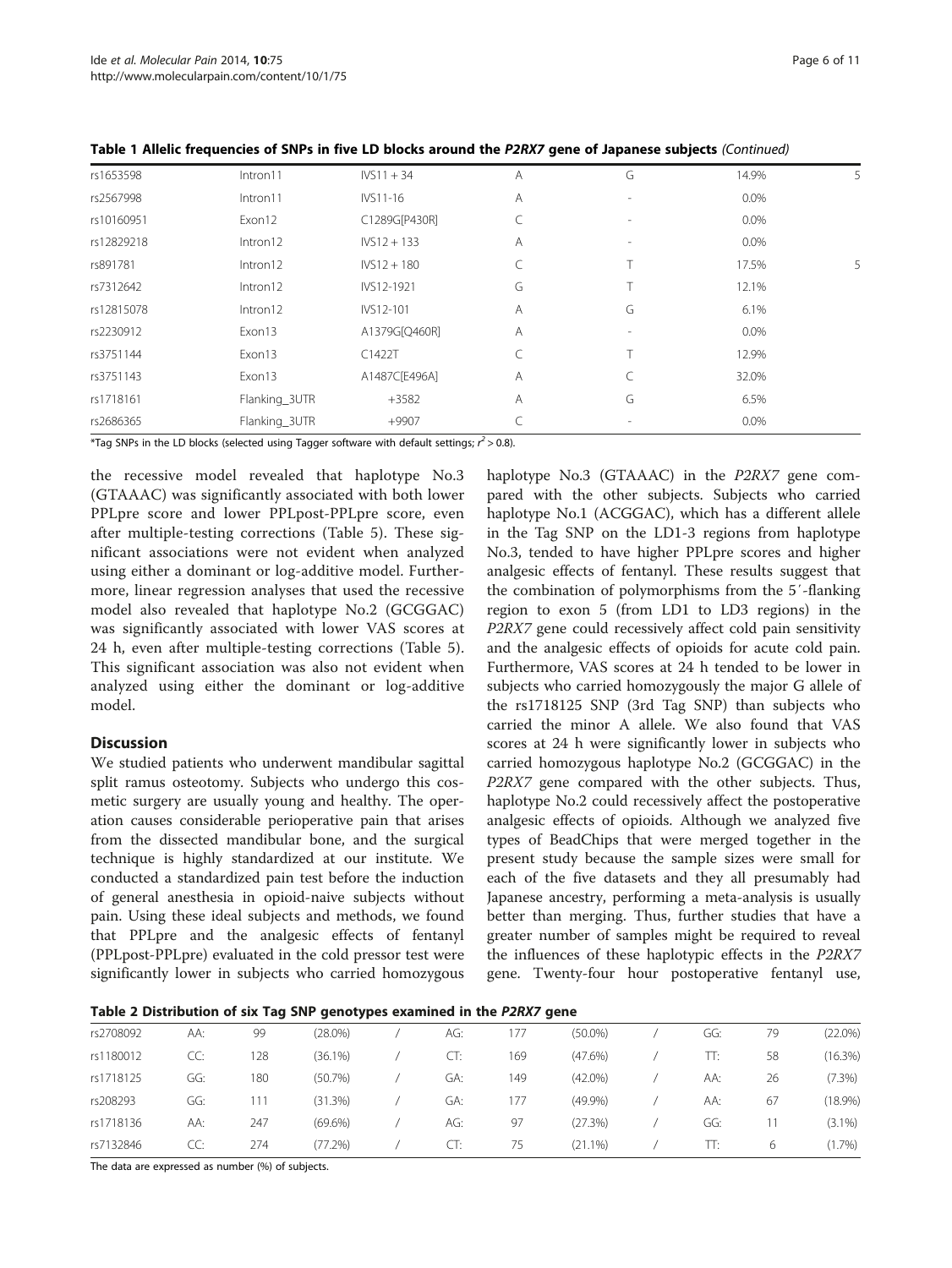#### <span id="page-6-0"></span>Table 3 Patients' demographic and clinical data

|                                           |                  | rs2708092        | rs1180012        |                  | rs1718125         |                  |  |
|-------------------------------------------|------------------|------------------|------------------|------------------|-------------------|------------------|--|
|                                           | AA               | $AG + GG$        | <b>CC</b>        | $CT + TT$        | GG                | $GA + AA$        |  |
| Age (years)                               | $26.1 \pm 7.0$   | $25.8 \pm 7.8$   | $27.3 \pm 7.7$   | $25.1 \pm 7.5$   | $26.6 \pm 7.7$    | $25.2 \pm 7.5$   |  |
| Male/Female                               | 32/67            | 92/163           | 51/77            | 74/153           | 65/115            | 60/115           |  |
| PPLpre (s)                                | 15 [10,21]       | 14 [9,23]        | 14 [9,23]        | 14 [9, 23]       | 14 [9, 22]        | 15 [9, 23]       |  |
| PPLpost (s)                               | 29 [18, 52]      | 27 [16, 54]      | 28 [16, 49]      | 28 [16, 54]      | 27 [16, 49]       | 30 [16, 56]      |  |
| Analgesic effect (PPLpost-PPLpre) (s)     | 15[5, 35]        | 11[4, 35]        | 10 [4, 30]       | 13 [4, 36]       | 10 [4, 30]        | 14 [5, 37]       |  |
| 24-h postoperative fentanyl use (µg/kg)   | $2.2$ [1.2, 4.7] | $2.3$ [1.0, 4.1] | $2.3$ [0.9, 4.1] | $2.3$ [1.1, 4.3] | $2.1$ [0.9, 3.9]  | $2.4$ [1.3, 4.4] |  |
| Perioperative fentanyl use (µg/kg)        | 7.6 [5.8, 9.2]   | $6.7$ [5.1, 9.1] | $6.8$ [5.0, 9.1] | $7.1$ [5.3, 9.1] | $6.8$ [5.0, 8.6]  | $7.1$ [5.5, 9.5] |  |
| Total perioperative analgesic use (µg/kg) | 8.5 [6.7, 10.2]  | 7.6 [6.0, 10.1]  | 7.7 [5.8, 10.2]  | 8.0 [6.2, 10.0]  | 7.8 [5.8, 9.6]    | 8.0 [6.3, 10.5]  |  |
| VAS pain score at 3 h (mm)                | 27 [15, 47]      | 27 [15, 50]      | 27 [15, 50]      | 30 [15, 50]      | 27 [15, 50]       | 30 [16, 50]      |  |
| VAS pain score at 24 h (mm)               | 25 [10, 38]      | 25 [10, 45]      | 22 [8, 40]       | 26 [11, 43]      | 23 [8, 40]        | 28 [14, 46]*     |  |
|                                           |                  | rs208293         |                  | rs1718136        |                   | rs7132846        |  |
|                                           | GG               | $GA + AA$        | AA               | $AG + GG$        | CC                | $CT + TT$        |  |
| Age (years)                               | $27.5 \pm 7.9$   | $25.2 \pm 7.4$   | $26.2 \pm 7.9$   | $25.4 \pm 6.9$   | $25.7 \pm 7.3$    | $26.8 \pm 8.8$   |  |
| Male/Female                               | 41/70            | 84/160           | 95/152           | 30/78            | 104/170           | 21/60            |  |
| PPLpre (s)                                | 13 [9, 22]       | 15 [9, 24]       | 14 [9, 24]       | 15 [9, 21]       | 14 [9, 23]        | 14 [9, 23]       |  |
| PPLpost (s)                               | 27 [16, 51]      | 28 [16, 54]      | 29 [16, 56]      | 25 [15, 48]      | 28 [16, 53]       | 28 [16, 53]      |  |
| Analgesic effect (PPLpost-PPLpre) (s)     | 10[3, 34]        | 13[5, 35]        | 13[5, 36]        | 11[4, 30]        | 12 [4, 35]        | 12 [4, 35]       |  |
| 24-h postoperative fentanyl use (µg/kg)   | $2.3$ [1.1, 4.0] | $2.3$ [1.0, 4.3] | $2.3$ [1.1, 4.3] | $2.0$ [1.0, 4.1] | $2.3$ [1.1, 4.2]  | $2.3$ [1.0, 4.2] |  |
| Perioperative fentanyl use (µg/kg)        | $6.8$ [5.1, 9.0] | $7.1$ [5.3, 9.2] | $7.0$ [5.2, 9.2] | $6.7$ [5.2, 8.9] | $6.9$ [5.2, 9.1]  | $6.9$ [5.2, 9.1] |  |
| Total perioperative analgesic use (µg/kg) | 7.7 [5.9, 10.1]  | 8.0 [6.2, 10.1]  | 8.0 [6.1, 10.1]  | 7.7 [6.1, 9.9]   | $8.0$ [6.1, 10.1] | 8.0 [6.1, 10.1]  |  |
| VAS pain score at 3 h (mm)                | 27 [16, 50]      | 27 [15, 49]      | 27 [15, 50]      | 26 [15, 49]      | 28 [15, 50]       | 27 [15, 50]      |  |
| VAS pain score at 24 h (mm)               | 22 [10, 39]      | 26 [11, 45]      | 25 [10, 42]      | 25 [8, 42]       | 25 [10, 42]       | 25 [10, 42]      |  |

The data are expressed as numbers, mean  $\pm$  SD (range), or median [interquartile range]. \*p <0.05, compared with subjects not carrying minor allele.

perioperative fentanyl use, and total perioperative analgesic use were not associated with haplotypes in the P2RX7 gene. Although further validation is needed, the analgesic/opioid requirements for postoperative pain management might not be associated with genetic polymorphisms in the P2RX7 gene.

| Table 4 Estimated P2RX7 gene Tag SNP haplotypes and |  |  |  |
|-----------------------------------------------------|--|--|--|
| their frequencies                                   |  |  |  |

|                | <b>Estimated haplotypes</b> | Frequency | (SE)    |
|----------------|-----------------------------|-----------|---------|
|                | <b>ACGGAC</b>               | 0.245     | (0.016) |
| $\mathcal{L}$  | GCGGAC                      | 0.229     | (0.019) |
| 3              | <b>GTAAAC</b>               | 0.150     | (0.014) |
| $\overline{4}$ | <b>ATGAGC</b>               | 0.103     | (0.011) |
| 5              | <b>GTAAAT</b>               | 0.051     | (0.010) |
| 6              | <b>ACGGAT</b>               | 0.048     | (0.011) |
| 7              | <b>ATAAGC</b>               | 0.046     | (0.009) |
| 8              | <b>ACGAAC</b>               | 0.041     | (0.008) |
| 9              | <b>ATAAAC</b>               | 0.018     | (0.014) |
| 10             | <b>GTGGAC</b>               | 0.016     | (0.006) |

In the present study, subjects who carried homozygous haplotype No.3 (GTAAAC) in the P2RX7 gene exhibited higher cold pain sensitivity and lower analgesic effects of fentanyl for acute cold pain in the cold pressor test, but still unknown is whether this combination of SNPs alters gene function or expression, which may be an important limitation of the present study. Many SNPs have been identified in the P2RX7 gene, and some of the SNPs in the P2RX7 gene have been shown to cause changes in receptor function [\[22-24](#page-9-0)]. Although our present study did not focus on these reported functional SNPs, some of them are located on the present LD blocks. The rs208294 T/C SNP  $(Tyr^{155})$  to His), which was described as the C489T SNP in previous reports with non-Japanese subjects, is located in the LD3 region in the present study. This SNP showed high LD  $(D' = 1.0)$  with the present 4th Tag SNP, rs208293 G/A SNP. In the previous report, functional analyses in recombinant cells that expressed  $P2X<sub>7</sub>$  receptors with the mutation of the rs208294 SNP using  $[Ca^{2+}]$ <sub>i</sub> influx and ethidium uptake experiments revealed that the  $T > C$ mutation in this position caused a loss of function of  $P2X_7$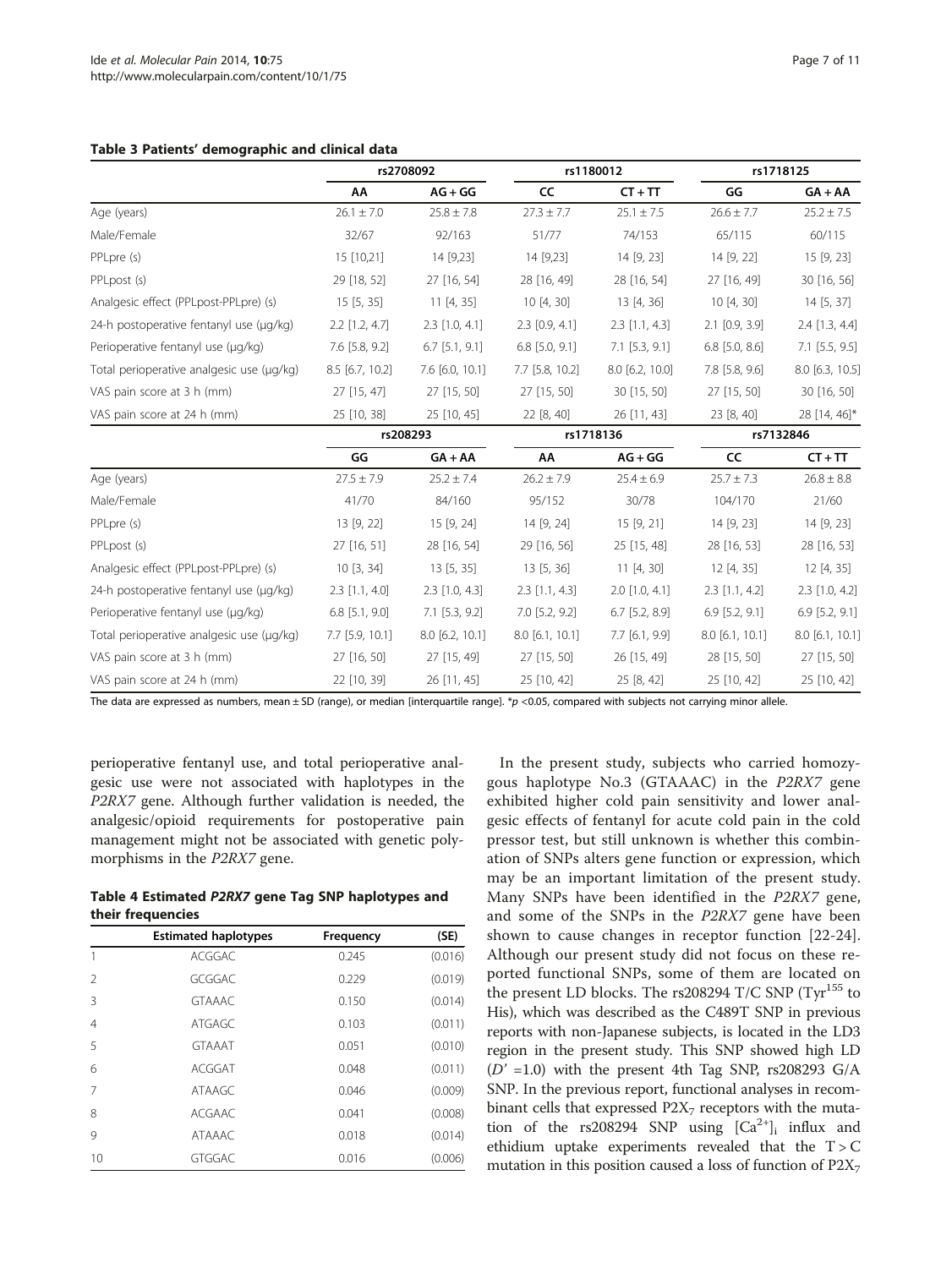|                |                   |                        |           | PPLpre                            |         |         |
|----------------|-------------------|------------------------|-----------|-----------------------------------|---------|---------|
|                | <b>Haplotypes</b> | Coefficient            | <b>SE</b> | <b>CI</b>                         | z-score | p value |
|                | ACGGAC            | 13.245                 | 6.576     | (0.357, 26.134)                   | 2.014   | 0.044   |
| $\overline{2}$ | <b>GCGGAC</b>     | $-0.23$                | 4.252     | $(-8.563, 8.103)$                 | $-0.05$ | 0.957   |
| 3              | <b>GTAAAC</b>     | $-7.275$               | 2.34      | $(-11.860, -2.689)$               | $-3.11$ | 0.002   |
|                |                   |                        |           | Analgesic effect (PPLpost-PPLpre) |         |         |
|                |                   | Coefficient            | <b>SE</b> | <b>CI</b>                         | z-score | p value |
|                | <b>ACGGAC</b>     | 19.452                 | 9.34      | (1.146, 37.759)                   | 2.083   | 0.037   |
| 2              | <b>GCGGAC</b>     | $-2.966$               | 6.87      | $(-16.431, 10.499)$               | $-0.43$ | 0.666   |
| 3              | <b>GTAAAC</b>     | $-14.97$               | 4.585     | $(-23.957, -5.983)$               | $-3.27$ | 0.001   |
|                |                   | VAS pain score at 24 h |           |                                   |         |         |
|                |                   | Coefficient            | <b>SE</b> | CI                                | z-score | p value |
|                | ACGGAC            | 7.878                  | 4.067     | $(-0.094, 15.849)$                | 1.937   | 0.053   |
| $\overline{2}$ | <b>GCGGAC</b>     | $-10.799$              | 3.523     | $(-17.705, -3.894)$               | $-3.07$ | 0.002   |
| 3              | <b>GTAAAC</b>     | 7.434                  | 8.88      | $(-9.971, 24.839)$                | 0.837   | 0.402   |

<span id="page-7-0"></span>

| Table 5 Associations between P2RX7 gene Tag SNP haplotypes and clinical data |  |  |  |
|------------------------------------------------------------------------------|--|--|--|
|------------------------------------------------------------------------------|--|--|--|

Haplotype-based associations were tested using linear regression analyses with a recessive model.

receptors [[34\]](#page-9-0). Although the rs208293 G/A SNP alone did not show any association with cold pain sensitivity and the analgesic effects of fentanyl, the rs208294 T/C SNP might be one of the mutations in LD1-3 that caused the present results. Interestingly,  $P2X<sub>7</sub>$  receptors have been reported to contain several alternative splicing variants (P2X7<sub>a-k</sub>), some of which presented altered function [[35-38](#page-9-0)]. Because the splicing difference in more than half of these isoforms occurs from the LD1 to LD3 regions (from exon 1 to exon 5) in the P2RX7 gene, polymorphisms in these regions might affect this splicing mechanism and induce a functional change in neuronal transmission via  $P2X<sub>7</sub>$  receptors. Further studies that focus on gene polymorphisms from LD1 to LD3 in the *P2RX7* gene may reveal the functional mechanisms that affect pain sensitivity and clinical efficacy of opioids. A recent report showed a genetic association between the hypofunctional rs7958311 G/A SNP (Arg<sup>270</sup> to His) and lower pain intensity in two cohort studies of human patients with chronic pain [[24](#page-9-0)]. The rs7958311 G/A SNP is located in the gap between the present LD4 and LD5 regions. Including this SNP, some other nonsynonymous SNPs (e.g., rs3751143 A/C SNP [Glu<sup>496</sup> to Ala] [[22](#page-9-0)]) are located in the gap among the present LD regions and were not evaluated in the present study. Further association analyses of these SNPs in the P2RX7 gene may be necessary to reveal the role and mechanisms of  $P2X<sub>7</sub>$  receptors in naive pain sensitivity and the efficacy of analgesics.

The potential of  $P2X_7$  receptors as a therapeutic target in the management of neuropathic pain and inflammation

has been the subject of intensive recent investigations [[2,3,](#page-8-0)[39](#page-9-0)], but the involvement of  $P2X<sub>7</sub>$  receptors in the modulation of naive pain sensitivity and efficacy of analgesics is still unclear.  $P2X<sub>7</sub>$  receptors are expressed predominantly on immune cells, and are speculated to contribute to the hyperexcitability of nociceptive neurons through the release of both interleukin-1β (IL-1β) and tumor necrosis factor α (TNF-α) [\[40-42\]](#page-9-0). These cytokines are well known to play important roles in the generation and maintenance of pain, and especially in chronic pain states [[39,42](#page-9-0)]. P2 $X<sub>7</sub>$  receptors are also known to act not only as cation channels following brief activation by extracellular ATP but also as large nonselective pores following prolonged or repeated activation. Sorge et al. reported that mice that carried a mutation in the *P2RX7* gene that causes impaired pore formation showed less hypersensitivity in neuropathic and inflammatory pain states [[24](#page-9-0)]. These previous data might indicate that the pore formation of  $P2X<sub>7</sub>$  receptors closely affects chronic pain states [[43](#page-9-0)]. In the present study, haplotype No.2 (GCGGAC) and the rs1718125 SNP in the P2RX7 gene showed associations with VAS scores at 24 h but not with VAS scores at 3 h or the analgesic effects of fentanyl in the cold pressor test. Immediate pain transmission in the cold pressor test and the acute phase of postoperative pain (reflected by VAS score at 3 h) might have different pain-modulated mechanisms from subacute postoperative pain (VAS score at 24 h), and the latter might be affected by the pore formation of  $P2X_7$  receptors. Further validation of the relationship between these P2RX7 gene polymorphisms and time-dependent changes in postoperative pain states is needed to clarify this issue.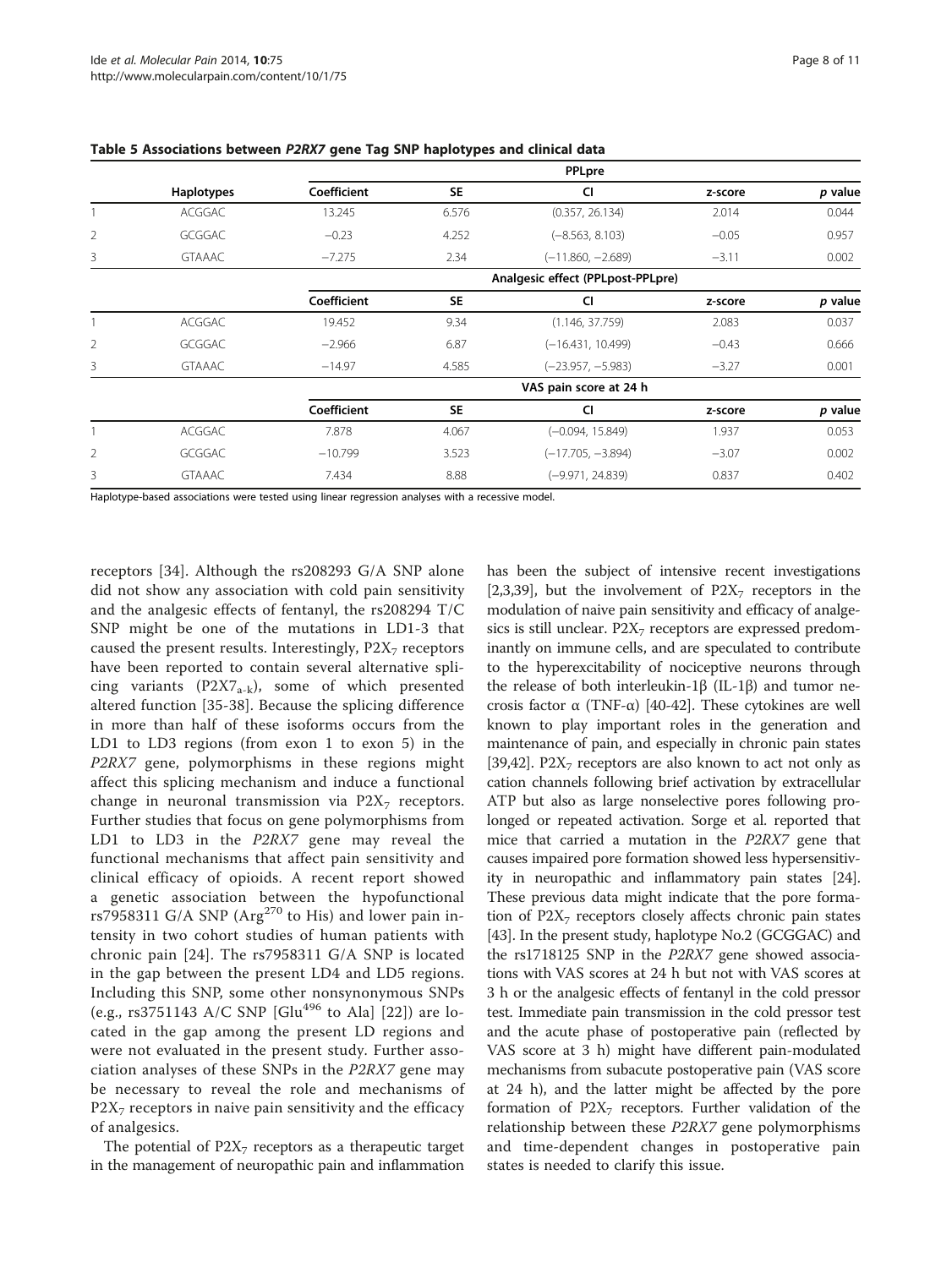<span id="page-8-0"></span>The present study revealed that PPLpre and PPLpost-PPLpre in the cold pressor test were associated with haplotypes of the SNPs (haplotype No.1 and No.3) in the P2RX7 gene, suggesting that  $P2X<sub>7</sub>$  receptors are involved in cold pain transmission and the analgesic effects of opioids for cold pain stimuli under naive conditions. However, these haplotypes showed no significant association with clinical pain conditions (VAS scores) or fentanyl requirements. The pain stimulus in the cold pressor test may be mediated by the activation of transient receptor potential ankyrin 1 (TRPA1) channels in primary sensory neurons [[44](#page-9-0)]. Postoperative pain may be mediated mainly by the activation of transient receptor potential vanilloid 1 (TRPV1) channels subsequent to incision and inflammation and not by the activation of TRPA1 channels [\[45\]](#page-9-0). P2 $X_7$  receptors are well known to act as ATP-gated  $Ca^{2+}$ -permeable cation channels. Furthermore, the function of TRP channels might be regulated by external  $Ca^{2+}$  [\[46\]](#page-9-0). Thus, together with our present results, TRPA1 channels may be affected by the channel function of  $P2X_7$  receptors, and TRPV1 channels may be affected by the pore formation of  $P2X<sub>7</sub>$  receptors. Although further investigation and validation are needed to confirm this hypothesis,  $P2X<sub>7</sub>$ receptors are suggested to play differential roles in pain transmission, depending on the type of pain stimulus. Furthermore, the mechanisms of  $P2X<sub>7</sub>$  receptor-induced alterations in the analgesic effects of opioids are still unclear. Only a few reports have shown that the blockade of  $P2X<sub>7</sub>$  receptors with specific antagonists or targeting small interfering RNA (siRNA) enhanced the analgesic effects of morphine in chronic morphine-treated (i.e., morphine-tolerant) rats, although these effects were not evident in naive rats [\[47](#page-10-0),[48\]](#page-10-0). Thus, neuronal modulation via  $P2X<sub>7</sub>$  receptors may affect the analgesic effects of opioids, but these modulatory effects may depend on the type of pain stimulus or pain expression (i.e., acute or chronic).

# Conclusions

In Japanese subjects, naive cold pain sensitivity and the analgesic effect of fentanyl were related to an SNP and haplotypes in the P2RX7 gene. The rs1718125  $G$  > A SNP tended to be associated with higher VAS scores at 24 h after mandibular sagittal split ramus osteotomy. Furthermore, subjects with homozygous haplotype No.3 (GTAAAC) exhibited higher cold pain sensitivity and lower analgesic effects of fentanyl for acute cold pain in the cold pressor test. The combination of polymorphisms from the 5′-flanking region to exon 5 in the P2RX7 gene could recessively affect cold pain sensitivity and the analgesic effects of opioids for acute cold pain. Subjects with homozygous haplotype No.2 (GCGGAC) had lower VAS scores at 24 h after surgery. Although further validation is needed, our data may provide valuable information about the role of  $P2X<sub>7</sub>$  receptors in pain pathways and pain treatment.

# Additional file

[Additional file 1:](http://www.biomedcentral.com/content/supplementary/1744-8069-10-75-S1.ppt) State of linkage disequilibrium (LD) between the SNPs in the P2RX7 gene. The numbers in squares represent percentages of the D' values. Squares without numbers represent  $D' = 1$ . The color scheme is presented according to the "Standard Color Scheme" of Haploview v.4.2 software: bright red (Lod  $\geq 2$ ,  $D' = 1$ ), shades of pink/red  $(\text{Lod } 2, D' < 1)$ , blue  $(\text{Lod } 2, D' = 1)$ , white  $(\text{Lod } 2, D' < 1)$ . Blue lines indicate the exon regions of the P2RX7 gene.

#### Competing interests

The authors declare that they have no competing interests.

#### Authors' contributions

The study was conceived and the experiments were designed by SI, DN, and KI. SI and DN performed the experiments, performed the statistical analyses, and wrote the manuscript. Clinical surgery and the experiments were performed by KF and MH. Genotyping procedures were performed by SK and JH. MM and KI supervised the experiments and finalized the manuscript. All of the authors contributed to writing the manuscript, and all of the authors read and approved the final manuscript.

#### Acknowledgements

We acknowledge Mr. Michael Arends for his assistance with editing the manuscript. We are grateful to the volunteers for their participation in this study and the anesthesiologists and surgeons at Tokyo Dental College Suidoubashi Hospital for collecting the clinical data. This work was supported by grants from the Ministry of Education, Culture, Sports, Science and Technology (MEXT) of Japan (Tokyo, Japan; no. 22790518, 23390377, 24659549, 24790544, 25116532, 26293347, and 26860360), the Ministry of Health, Labour and Welfare (MHLW) of Japan (Tokyo, Japan; no. H21-3jiganippan-011, H22-Iyaku-015, and H25-Iyaku-020), Smoking Research Foundation (Tokyo, Japan), and Astellas Foundation for Research on Metabolic Disorders (Tokyo, Japan).

#### Author details

<sup>1</sup> Addictive Substance Project, Tokyo Metropolitan Institute of Medical Science, 2-1-6 Kamikitazawa, Setagaya-ku, Tokyo 156-8506, Japan. <sup>2</sup>Department of Pharmacology, Graduate School of Pharmaceutical Sciences Hokkaido University, Sapporo, Japan. <sup>3</sup>Department of Dental Anesthesiology, Tokyo Dental College, Tokyo, Japan. <sup>4</sup>Department of Anesthesiology & Pain Medicine, Juntendo University School of Medicine, Tokyo, Japan.

#### Received: 14 July 2014 Accepted: 18 November 2014 Published: 3 December 2014

#### References

- 1. Burnstock G, Knight GE: Cellular distribution and functions of P2 receptor subtypes in different systems. Int Rev Cytol 2004, 240:31-304.
- 2. Burnstock G: Purinergic mechanisms and pain-an update. Eur J Pharmacol 2013, 716:24–40.
- 3. Tsuda M, Tozaki-Saitoh H, Inoue K: Pain and purinergic signaling. Brain Res Rev 2010, 63:222–232.
- 4. North RA: Molecular physiology of P2X receptors. Physiol Rev 2002, 82:1013–1067.
- 5. Locovei S, Scemes E, Qiu F, Spray DC, Dahl G: Pannexin1 is part of the pore forming unit of the P2X(7) receptor death complex. FEBS Lett 2007, 581:483–488.
- 6. Chessell IP, Hatcher JP, Bountra C, Michel AD, Hughes JP, Green P, Egerton J, Murfin M, Richardson J, Peck WL, Grahames CB, Casula MA, Yiangou Y, Birch R, Anand P, Buell GN: Disruption of the P2X7 purinoceptor gene abolishes chronic inflammatory and neuropathic pain. Pain 2005, 114:386–396.
- 7. Honore P, Donnelly-Roberts D, Namovic MT, Hsieh G, Zhu CZ, Mikusa JP, Hernandez G, Zhong C, Gauvin DM, Chandran P, Harris R, Medrano AP,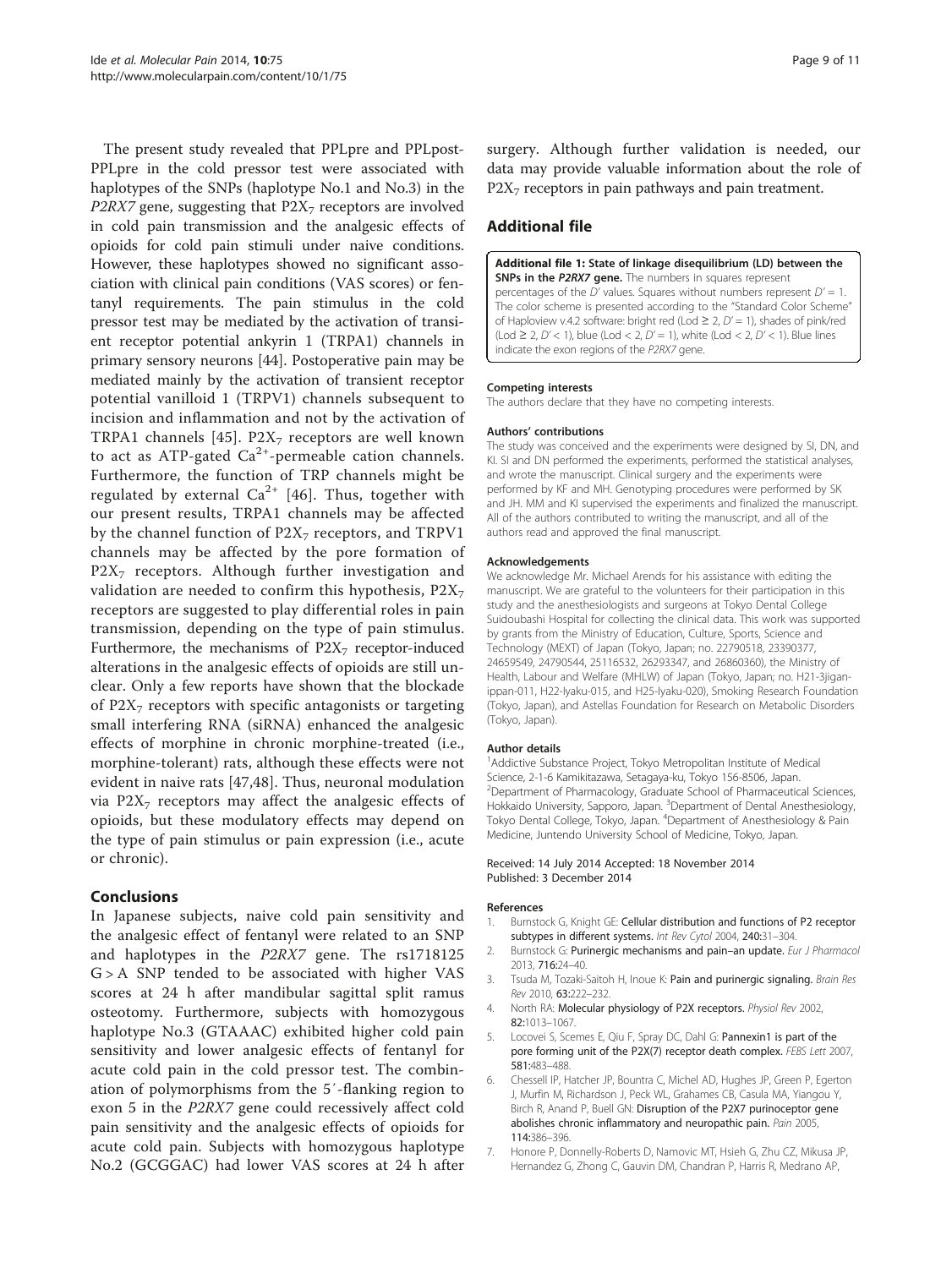<span id="page-9-0"></span>Carroll W, Marsh K, Sullivan JP, Faltynek CR, Jarvis MF: A-740003 [N-(1-{[(cyanoimino) (5-quinolinylamino) methyl]amino}-2,2-dimethylpropyl)- 2-(3,4-dimethoxyphenyl)acetamide], a novel and selective P2X7 receptor antagonist, dose-dependently reduces neuropathic pain in the rat. J Pharmacol Exp Ther 2006, 319:1376–1385.

- 8. McGaraughty S, Chu KL, Namovic MT, Donnelly-Roberts DL, Harris RR, Zhang XF, Shieh CC, Wismer CT, Zhu CZ, Gauvin DM, Fabiyi AC, Honore P, Gregg RJ, Kort ME, Nelson DW, Carroll WA, Marsh K, Faltynek CR, Jarvis MF: P2X7-related modulation of pathological nociception in rats. Neuroscience 2007, 146:1817–1828.
- Hughes JP, Hatcher JP, Chessell IP: The role of P2X(7) in pain and inflammation. Purinergic Signal 2007, 3:163–169.
- 10. Carroll WA, Donnelly-Roberts D, Jarvis MF: Selective P2X(7) receptor antagonists for chronic inflammation and pain. Purinergic Signal 2009, 5:63–73.
- 11. Ikeda K, Ide S, Han W, Hayashida M, Uhl GR, Sora I: How individual sensitivity to opiates can be predicted by gene analyses. Trends Pharmacol Sci 2005, 26:311–317.
- 12. Coulbault L, Beaussier M, Verstuyft C, Weickmans H, Dubert L, Tregouet D, Descot C, Parc Y, Lienhart A, Jaillon P, Becquemont L: Environmental and genetic factors associated with morphine response in the postoperative period. Clin Pharmacol Ther 2006, 79:316–324.
- 13. Loh HH, Liu HC, Cavalli A, Yang W, Chen YF, Wei LN: μ opioid receptor knockout in mice: effects on ligand-induced analgesia and morphine lethality. Brain Res Mol Brain Res 1998, 54:321–326.
- 14. Sora I, Elmer G, Funada M, Pieper J, Li XF, Hall FS, Uhl GR: μ opiate receptor gene dose effects on different morphine actions: evidence for differential in vivo μ receptor reserve. Neuropsychopharmacology 2001, 25:41–54.
- 15. Sora I, Takahashi N, Funada M, Ujike H, Revay RS, Donovan DM, Miner LL, Uhl GR: Opiate receptor knockout mice define μ receptor roles in endogenous nociceptive responses and morphine-induced analgesia. Proc Natl Acad Sci U S A 1997, 94:1544–1549.
- 16. Kasai S, Ikeda K: Pharmacogenomics of the human μ-opioid receptor. Pharmacogenomics 2011, 12:1305–1320.
- 17. Ide S, Nishizawa D, Fukuda K, Kasai S, Hasegawa J, Hayashida M, Minami M, Ikeda K: Association between genetic polymorphisms in Ca(v)2.3 (R-type) Ca2+ channels and fentanyl sensitivity in patients undergoing painful cosmetic surgery. PLoS One 2013, 8:e70694.
- 18. Aoki Y, Nishizawa D, Kasai S, Fukuda K, Ichinohe T, Yamashita S, Ikeda K: Association between the variable number of tandem repeat polymorphism in the third exon of the dopamine D4 receptor gene and sensitivity to analgesics and pain in patients undergoing painful cosmetic surgery. Neurosci Lett 2013, 542:1–4.
- 19. Moriyama A, Nishizawa D, Kasai S, Hasegawa J, Fukuda K, Nagashima M, Katoh R, Ikeda K: Association between genetic polymorphisms of the beta1-adrenergic receptor and sensitivity to pain and fentanyl in patients undergoing painful cosmetic surgery. J Pharmacol Sci 2013, 121:48–57.
- 20. Nishizawa D, Fukuda K, Kasai S, Hasegawa J, Aoki Y, Nishi A, Saita N, Koukita Y, Nagashima M, Katoh R, Satoh Y, Tagami M, Higuchi S, Ujike H, Ozaki N, Inada T, Iwata N, Sora I, Iyo M, Kondo N, Won MJ, Naruse N, Uehara-Aoyama K, Itokawa M, Koga M, Arinami T, Kaneko Y, Hayashida M, Ikeda K: Genome-wide association study identifies a potent locus associated with human opioid sensitivity. Mol Psychiatry 2014, 19:55-62.
- 21. Zwisler ST, Enggaard TP, Noehr-Jensen L, Mikkelsen S, Verstuyft C, Becquemont L, Sindrup SH, Brosen K: The antinociceptive effect and adverse drug reactions of oxycodone in human experimental pain in relation to genetic variations in the OPRM1 and ABCB1 genes. Fundam Clin Pharmacol 2010, 24:517–524.
- 22. Fuller SJ, Stokes L, Skarratt KK, Gu BJ, Wiley JS: Genetics of the P2X7 receptor and human disease. Purinergic Signal 2009, 5:257–262.
- 23. Bradley HJ, Baldwin JM, Goli GR, Johnson B, Zou J, Sivaprasadarao A, Baldwin SA, Jiang LH: Residues 155 and 348 contribute to the determination of P2X7 receptor function via distinct mechanisms revealed by single-nucleotide polymorphisms. J Biol Chem 2011, 286:8176–8187.
- 24. Sorge RE, Trang T, Dorfman R, Smith SB, Beggs S, Ritchie J, Austin JS, Zaykin DV, Vander Meulen H, Costigan M, Herbert TA, Yarkoni-Abitbul M, Tichauer D, Livneh J, Gershon E, Zheng M, Tan K, John SL, Slade GD, Jordan J, Woolf CJ, Peltz G, Maixner W, Diatchenko L, Seltzer Z, Salter MW, Mogil JS:

Genetically determined P2X7 receptor pore formation regulates variability in chronic pain sensitivity. Nat Med 2012, 18:595–599.

- 25. Fukuda K, Hayashida M, Ide S, Saita N, Kokita Y, Kasai S, Nishizawa D, Ogai Y, Hasegawa J, Nagashima M, Tagami M, Komatsu H, Sora I, Koga H, Kaneko Y, Ikeda K: Association between OPRM1 gene polymorphisms and fentanyl sensitivity in patients undergoing painful cosmetic surgery. Pain 2009, 147:194–201.
- 26. Bisgaard T, Klarskov B, Rosenberg J, Kehlet H: Characteristics and prediction of early pain after laparoscopic cholecystectomy. Pain 2001, 90:261–269.
- 27. Carlson CS, Eberle MA, Rieder MJ, Smith JD, Kruglyak L, Nickerson DA: Additional SNPs and linkage-disequilibrium analyses are necessary for whole-genome association studies in humans. Nat Genet 2003, 33:518–521.
- 28. Carlson CS, Eberle MA, Rieder MJ, Yi Q, Kruglyak L, Nickerson DA: Selecting a maximally informative set of single-nucleotide polymorphisms for association analyses using linkage disequilibrium. Am J Hum Genet 2004, 74:106–120.
- 29. de Bakker PI, Yelensky R, Pe'er I, Gabriel SB, Daly MJ, Altshuler D: Efficiency and power in genetic association studies. Nat Genet 2005, 37:1217–1223.
- 30. Barrett JC, Fry B, Maller J, Daly MJ: Haploview: analysis and visualization of LD and haplotype maps. Bioinformatics 2005, 21:263-265.
- 31. Gabriel SB, Schaffner SF, Nguyen H, Moore JM, Roy J, Blumenstiel B, Higgins J, DeFelice M, Lochner A, Faggart M, Liu-Cordero SN, Rotimi C, Adeyemo A, Cooper R, Ward R, Lander ES, Daly MJ, Altshuler D: The structure of haplotype blocks in the human genome. Science 2002, 296:2225-2229.
- 32. Faul F, Erdfelder E, Lang AG, Buchner A: G\*Power 3: a flexible statistical power analysis program for the social, behavioral, and biomedical sciences. Behav Res Methods 2007, 39:175–191.
- 33. Li SS, Khalid N, Carlson C, Zhao LP: Estimating haplotype frequencies and standard errors for multiple single nucleotide polymorphisms. Biostatistics 2003, 4:513–522.
- 34. Cabrini G, Falzoni S, Forchap SL, Pellegatti P, Balboni A, Agostini P, Cuneo A, Castoldi G, Baricordi OR, Di Virgilio F: A His-155 to Tyr polymorphism confers gain-of-function to the human P2X7 receptor of human leukemic lymphocytes. J Immunol 2005, 175:82–89.
- 35. Feng YH, Li X, Wang L, Zhou L, Gorodeski GI: A truncated P2X7 receptor variant (P2X7-j) endogenously expressed in cervical cancer cells antagonizes the full-length P2X7 receptor through heterooligomerization. J Biol Chem 2006, 281:17228–17237.
- 36. Cheewatrakoolpong B, Gilchrest H, Anthes JC, Greenfeder S: Identification and characterization of splice variants of the human P2X7 ATP channel. Biochem Biophys Res Commun 2005, 332:17–27.
- 37. Georgiou JG, Skarratt KK, Fuller SJ, Martin CJ, Christopherson RI, Wiley JS, Sluyter R: Human epidermal and monocyte-derived langerhans cells express functional P2X receptors. J Invest Dermatol 2005, 125:482-490.
- 38. Xu XJ, Boumechache M, Robinson LE, Marschall V, Gorecki DC, Masin M, Murrell-Lagnado RD: Splice variants of the P2X7 receptor reveal differential agonist dependence and functional coupling with pannexin-1. J Cell Sci 2012, 125:3776–3789.
- 39. Alves LA, Bezerra RJ, Faria RX, Ferreira LG, da Silva FV: Physiological roles and potential therapeutic applications of the P2X7 receptor in inflammation and pain. Molecules 2013, 18:10953–10972.
- 40. Clark AK, Staniland AA, Marchand F, Kaan TK, McMahon SB, Malcangio M: P2X7-dependent release of interleukin-1β and nociception in the spinal cord following lipopolysaccharide. J Neurosci 2010, 30:573-582
- 41. Suzuki T, Hide I, Ido K, Kohsaka S, Inoue K, Nakata Y: Production and release of neuroprotective tumor necrosis factor by P2X7 receptor-activated microglia. J Neurosci 2004, 24:1–7.
- 42. Inoue K: P2 receptors and chronic pain. Purinergic Signal 2007, 3:135-144.
- 43. Falk S, Uldall M, Heegaard AM: The role of purinergic receptors in cancer-induced bone pain. J Osteoporos 2012, 2012:758181.
- 44. Sawada Y, Hosokawa H, Hori A, Matsumura K, Kobayashi S: Cold sensitivity of recombinant TRPA1 channels. Brain Res 2007, 1160:39–46.
- 45. Barabas ME, Stucky CL: TRPV1, but not TRPA1, in primary sensory neurons contributes to cutaneous incision-mediated hypersensitivity. Mol Pain 2013, 9:9.
- 46. Banke TG, Chaplan SR, Wickenden AD: Dynamic changes in the TRPA1 selectivity filter lead to progressive but reversible pore dilation. Am J Physiol Cell Physiol 2010, 298:C1457–C1468.